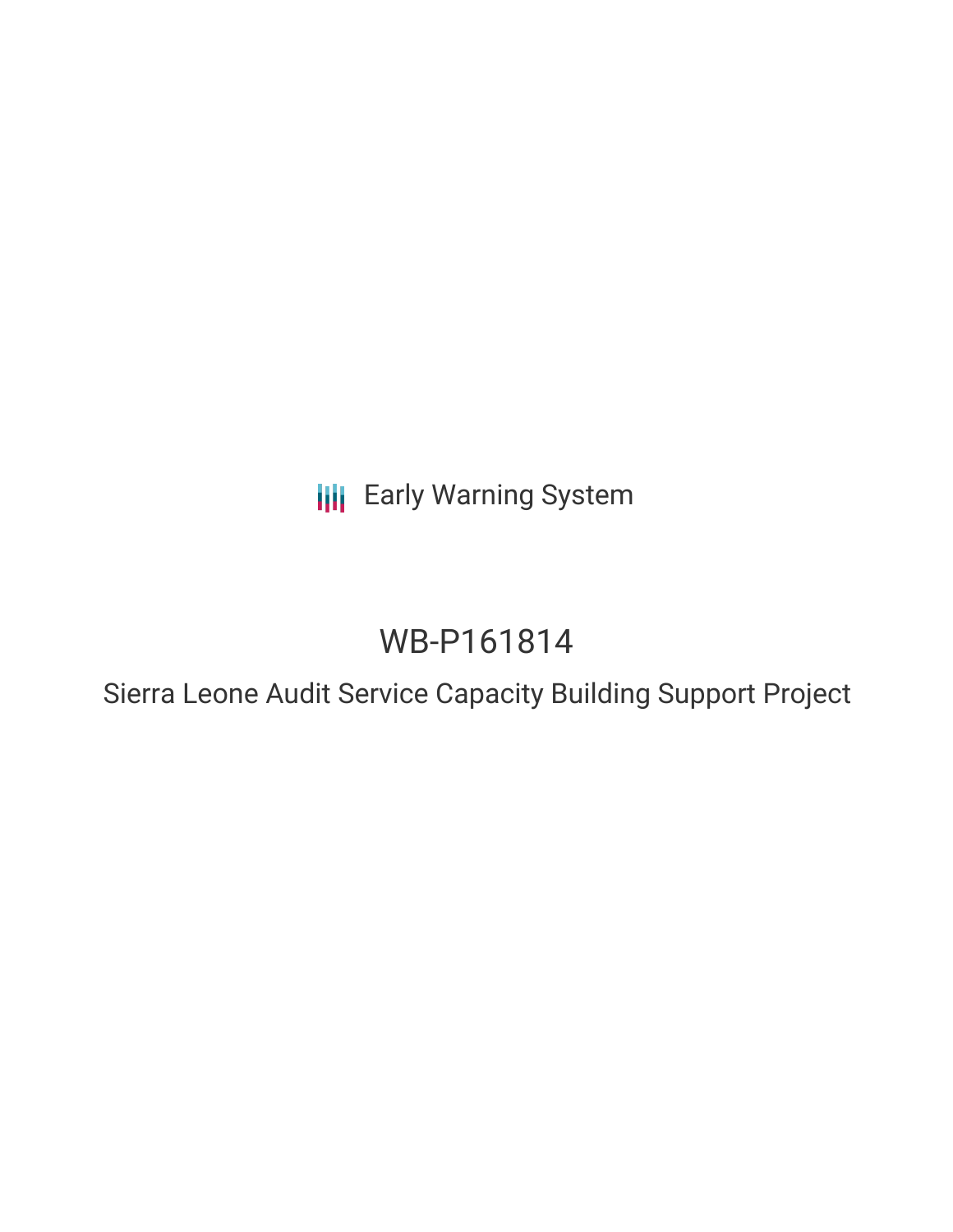

#### **Quick Facts**

| <b>Countries</b>               | Sierra Leone               |
|--------------------------------|----------------------------|
| <b>Financial Institutions</b>  | World Bank (WB)            |
| <b>Status</b>                  | Active                     |
| <b>Bank Risk Rating</b>        | C                          |
| <b>Voting Date</b>             | 2017-02-03                 |
| <b>Borrower</b>                | Government of Sierra Leone |
| <b>Sectors</b>                 | Finance                    |
| <b>Investment Type(s)</b>      | Loan                       |
| <b>Investment Amount (USD)</b> | $$0.27$ million            |
| <b>Project Cost (USD)</b>      | $$0.27$ million            |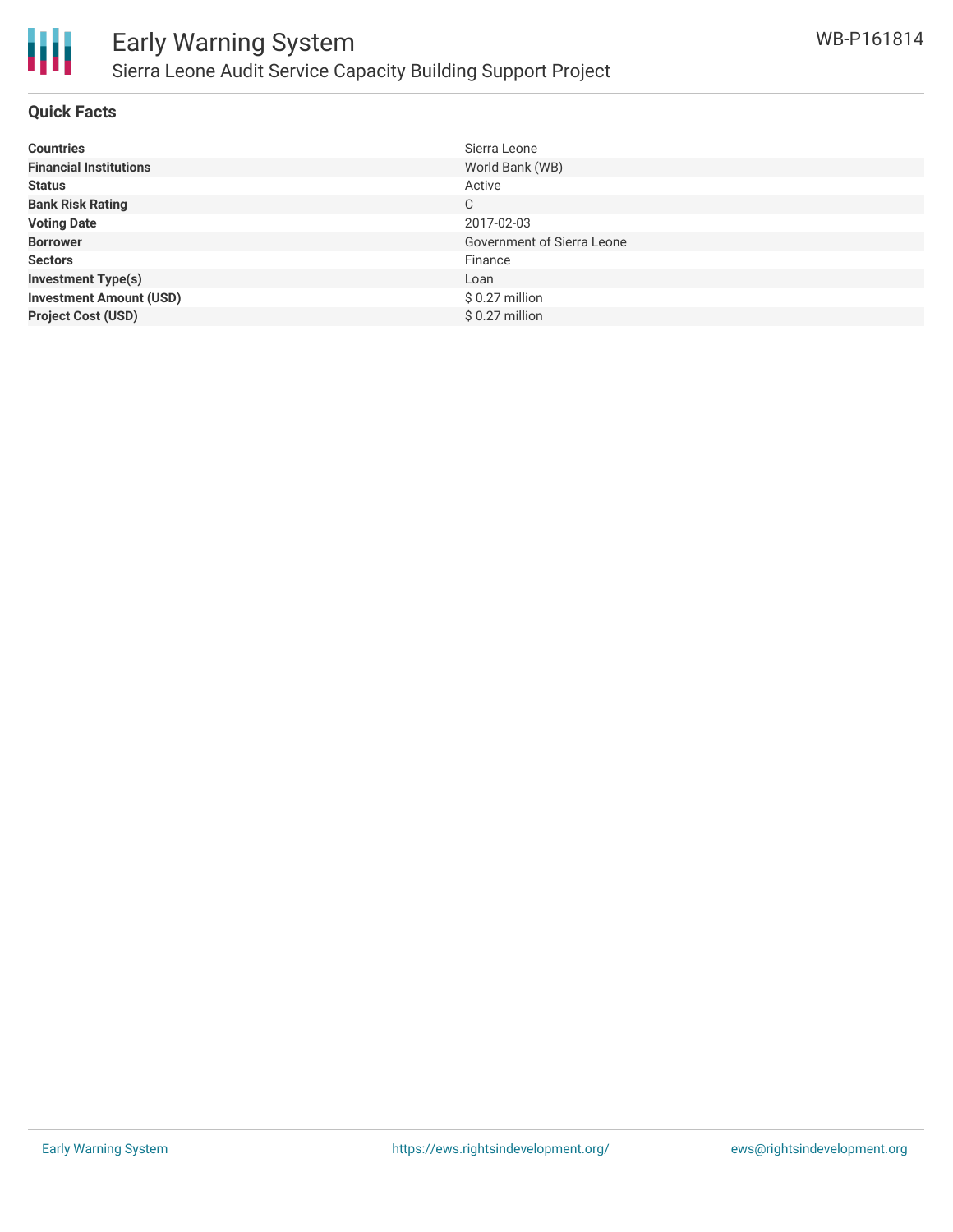#### **Project Description**

The stated objective of the project is to "improve the quality and efficiency of public sector audit, thereby strengthening external oversight over the management of public resources in Sierra Leone. The project will consist of the following components:

Component 1- Strengthening Professional Capacity: The objective of this component is to create professional capacity to support strengthening of the financial oversight roles of the Audit Services of Sierra Leone (ASSL), and submission of timely quality audits to the Public Accounts Committee to ensure transparency and accountability on the use of public funds. Activities that shall be financed under this component include: i) engagement of a consultant to provide hands-on training and development for ASSL in revenue audits.

Component 2: Enhanced understanding of ASSL audit reports issued.

The objective of this component is to make it easier for the public to read and appreciate reports issued by the institution. Activities that shall be financed under this component include; i) engagement of consultants to train and develop ASSL staff to produce simplified versions of ASSL audit reports including developing pictorial and vocal depictions for the benefit of the public to promote understanding of the audit findings.

Component 3: Project management, M&E, and Audit: This component would finance; i) Project Coordinator within the ASSL who would support and facilitate the interaction among different units within ASSL, and interaction with the PMU and overall project monitoring."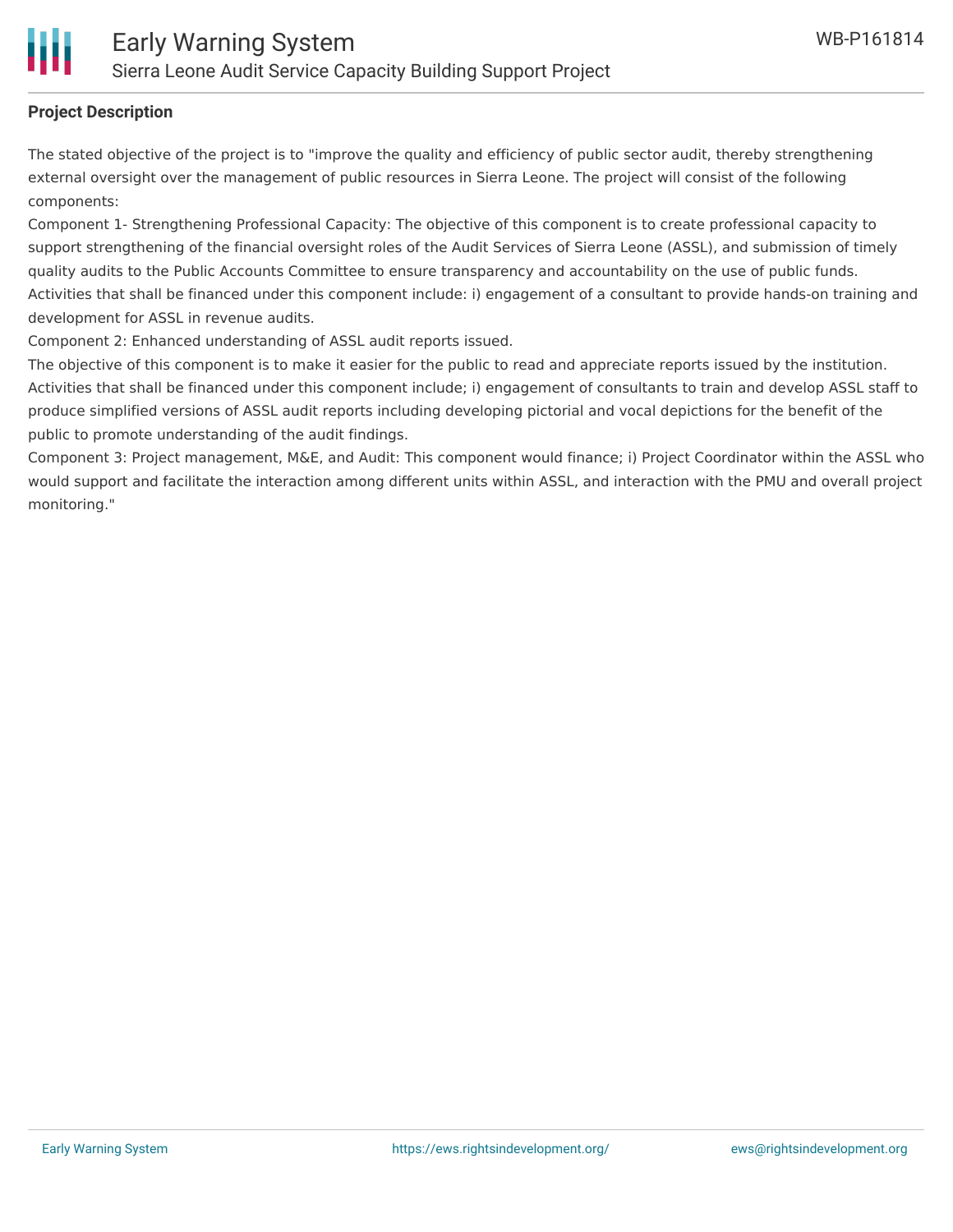

#### **Investment Description**

World Bank (WB)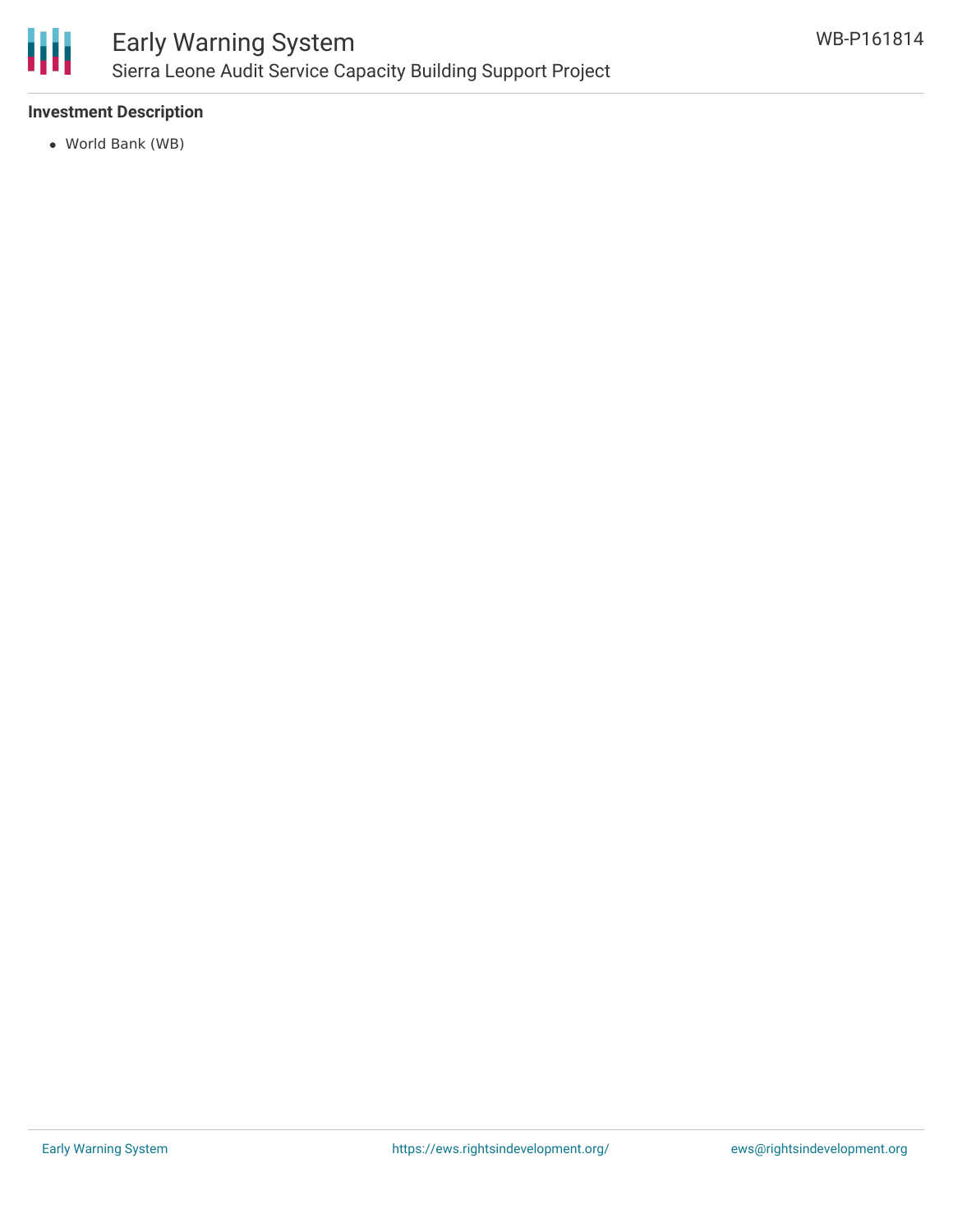

### **Contact Information**

ACCOUNTABILITY MECHANISM OF WORLD BANK

The World Bank Inspection Panel is the independent complaint mechanism and fact-finding body for people who believe they are likely to be, or have been, adversely affected by a World Bank-financed project. If you submit a complaint to the Inspection Panel, they may investigate to assess whether the World Bank is following its own policies and procedures for preventing harm to people or the environment. You can contact the Inspection Panel or submit a complaint by emailing ipanel@worldbank.org. You can learn more about the Inspection Panel and how to file a complaint at: http://ewebapps.worldbank.org/apps/ip/Pages/Home.aspx.